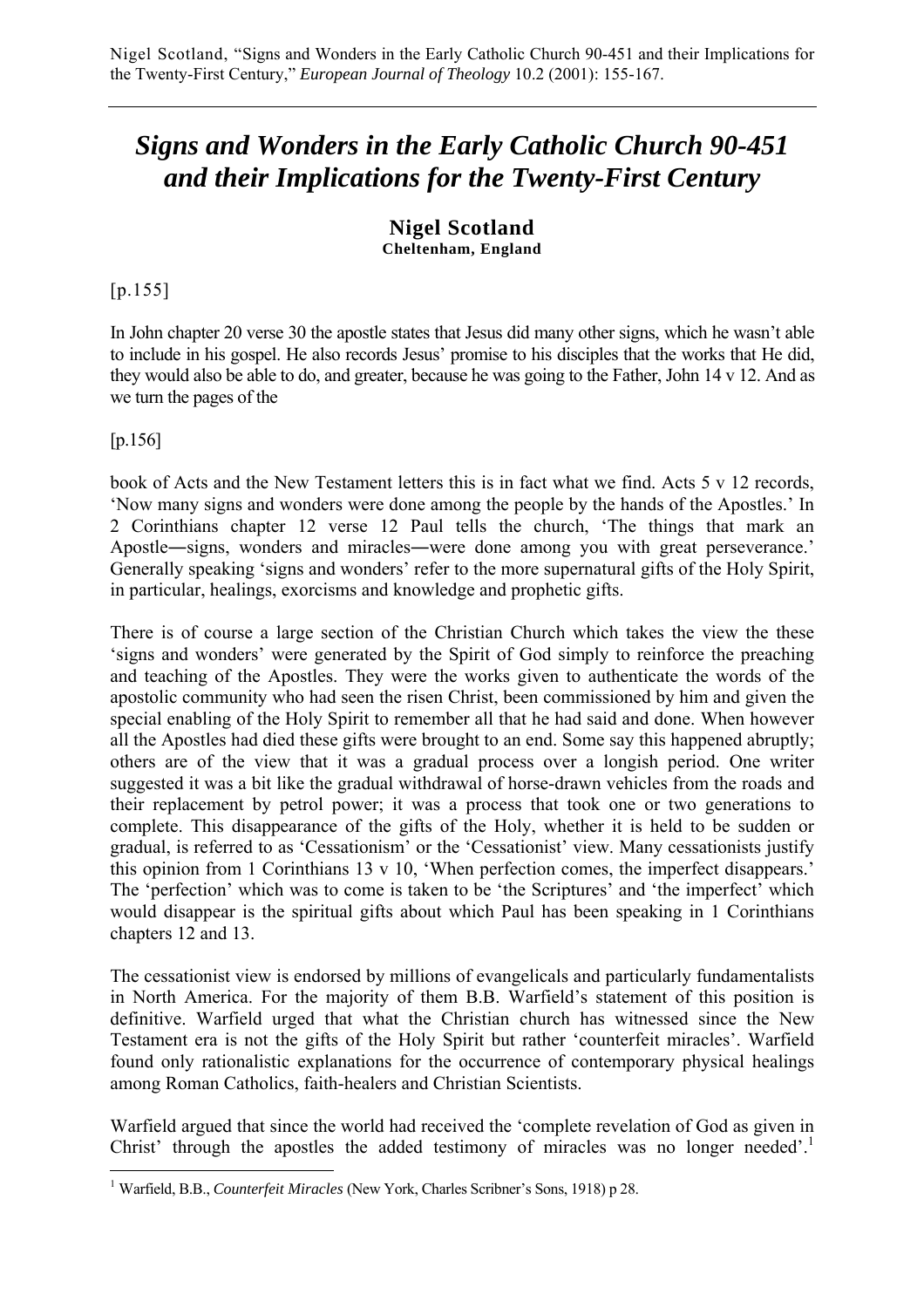Warfield, as J. Ruthven has demonstrated, failed to take serious cognisance of those passages of scripture which teach the continuation of the charismata.<sup>2</sup> Such passages include those sighted in the first paragraph of this article and Romans 11 verse 29 which Ruthven states 'could hardly be more clearly anti-cessationist'.3

If the cessationist view was correct, it would be the case that all the gifts of the Holy Spirit had ceased to function in the early Church, at the very latest by 150 AD. By that time not only had the Apostles long since died but most of those who had been taught by them had also come to the end of their days. The view of many people is that this is in fact very far from being the case and that there is plenty of evidence of the experience of baptism in the Holy Spirit and the use of spiritual gifts in the early Catholic Church right down to the great ecumenical Church Council of 451 and beyond.

This article examines some of the fairly full evidence that both Baptism in the Holy Spirit and 'signs and wonders' were clearly in evidence in the life and worship of the early Christian church during the first five centuries. Inevitably however the present constraints of space have demanded a selective use of an abundance of source material.

#### **EXPERIENCES OF THE HOLY SPIRIT**

It is clear that there were numbers of individuals and congregations in this early catholic period who experienced the Holy Spirit in ways which were obviously similar to the occurrences of the day of Pentecost in Acts chapter 2, or in Samaria in Acts chapter 8, or the house of Cornelius in Acts chapter 10 or among the Ephesian

[p.157]

Church leaders in Acts chapter 19. Among the earliest of such testimony are the writings of Clement who was bishop of Rome about 100 A.D. He wrote in his letter to the Corinthians, of the church as the body ' preserved in Christ Jesus'. He went on to urge that 'each put himself to the service of his neighbour as his particular gift (charisma) dictates'.4 Ignatius who was bishop of Antioch in the second decade of the second century wrote on one occasion to Polycarp: 'Ask for invisible things so that you may lack nothing and abound with all spiritual gifts'.<sup>5</sup>

Justin Martyr (c.110-165) was born of pagan parents but converted to Christ when he was about thirty years of age. He taught students in several important cities in the Roman Empire including Ephesus and Rome itself where he opened a Christian School. In his *Dialogue with Trypho*, he wrote about the gifts of the Spirit in the churches with which he was familiar. He noted that the gifts of the Holy Spirit, including exorcism, were widely in use.

For one receives the spirit of understanding, another a counsel, another of healing, another of strength, another of foreknowledge, another of teaching and another of the fear of God. The prophetic gifts remain with us to the present time. For some [believers] do certainly cast out devils, so that those who have thus been cleansed from evil spirits do frequently

 $\overline{a}$ 2 Ruthven, ,J., *On the Cessation of the Charismata: The Protestant Polemic on Post-Biblical* Miracles(Sheffield Academic Press, 1993).

<sup>3</sup> *Ibid., p* 204. 4

Clement, *First Letter to the Corinthians* 37-38. 5

Ignatius, *Letter to Polycarp,* C2.2.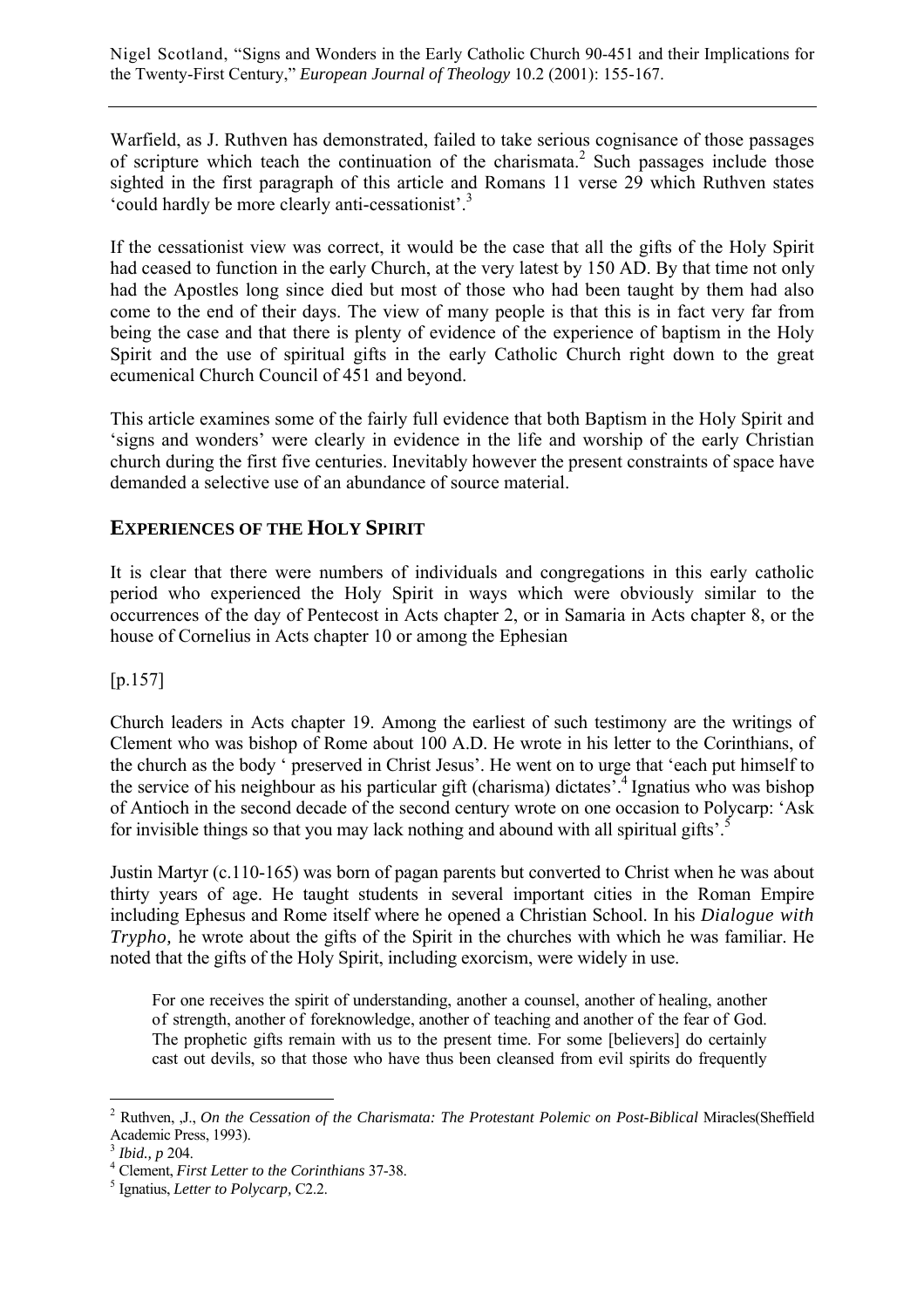both believe and join the church. Others have knowledge of things to come; they see visions and utter prophetic expressions.<sup>6</sup>

Justin's comment that the exorcism of unbelievers was a frequent occurrence and in some cases led to conversion is significant. It contrasts sharply with contemporary Pentecostal and Charismatic churches where much of the focus has been on the exorcism of members of the believing community. Tertullian (c.160-225) was a church leader in the North African city of Carthage. Before he joined the Montanist sect about the year 202 he wrote a book, probably in about 190, entitled *On Baptism.* In it he outlines how the churches in North Africa had long carried out their baptism services. He mentions that those who are baptised have hands laid on them and that this is done 'to invite and welcome the Holy Spirit'. At one point in the narrative Tertullian specifically addresses those who are about to be baptised and this is what he says:

Therefore, you blessed ones, for whom the grace of God is waiting, when you come up from the most sacred bath of the new birth, when you spread out your hands for the first time in your Mother's house [i.e. the church] with your brethren, ask your Father, ask your Lord, for the special gift of his inheritance, the distribution of gifts, which form an additional, underlying feature [of baptism]. Ask and you shall receive.<sup>7</sup>

It is clear that Tertullian expected new Christians to be baptised in water and in the Holy Spirit at the same point in time. There's no suggestion that confirmation or the coming of the Holy Spirit wouldn't happen until a friendly bishop clad in purple arrived on the scene some years later. This procedure of episcopal confirmations, according to Jerome, didn't take place until after Constantine's conversion when, for political reasons, the emperors wanted to give bishops more secular and spiritual power.

Eusebius, the personal friend of the Roman Emperor, Constantine, and bishop of Caesarea, wrote his *History of the Christian Church* in A.D. 327 beginning at the book of Acts and working through to his own day. Although he sometimes quotes his sources from memory, his work is generally acknowledged to be substantially reliable. In book 5 he commented on the revivalistic Montanist movement in Asia Minor. In doing so, he also mentioned that the gifts of the Holy Spirit were in evidence in a number of other Churches of which he had knowledge. This is what he wrote:

Just then the Montanus... party in Phrygia was spreading its idea of prophecy among many for the first time... [but] there were still many other marvellous works of the gifts of God being done in different churches up to that time which gave

[p.158]

 $\overline{a}$ 

rise to the belief among many that these men also were prophets.<sup>8</sup>

While Eusebius in this passage is more preoccupied with the gifts and works of the Holy Spirit, Hilary (c.315-367), who was a 4th century bishop of Poitiers in Gaul, describes the experience itself. He writes: 'We who have been reborn through the sacrament of baptism experience intense joy (maximum gaudium) when we feel within us the first stirring of the Holy Spirit.<sup>9</sup>

 $^6$  Justin Martyr, *Dialogue with Trypho c* 82.

Tertullian, *On Baptism* 8; SC 35.76. 8

Eusebius,A *History of the Christian Church,* B 5, C 3, para 4. 9

Hilary, *Tract on Psalm* 64:14.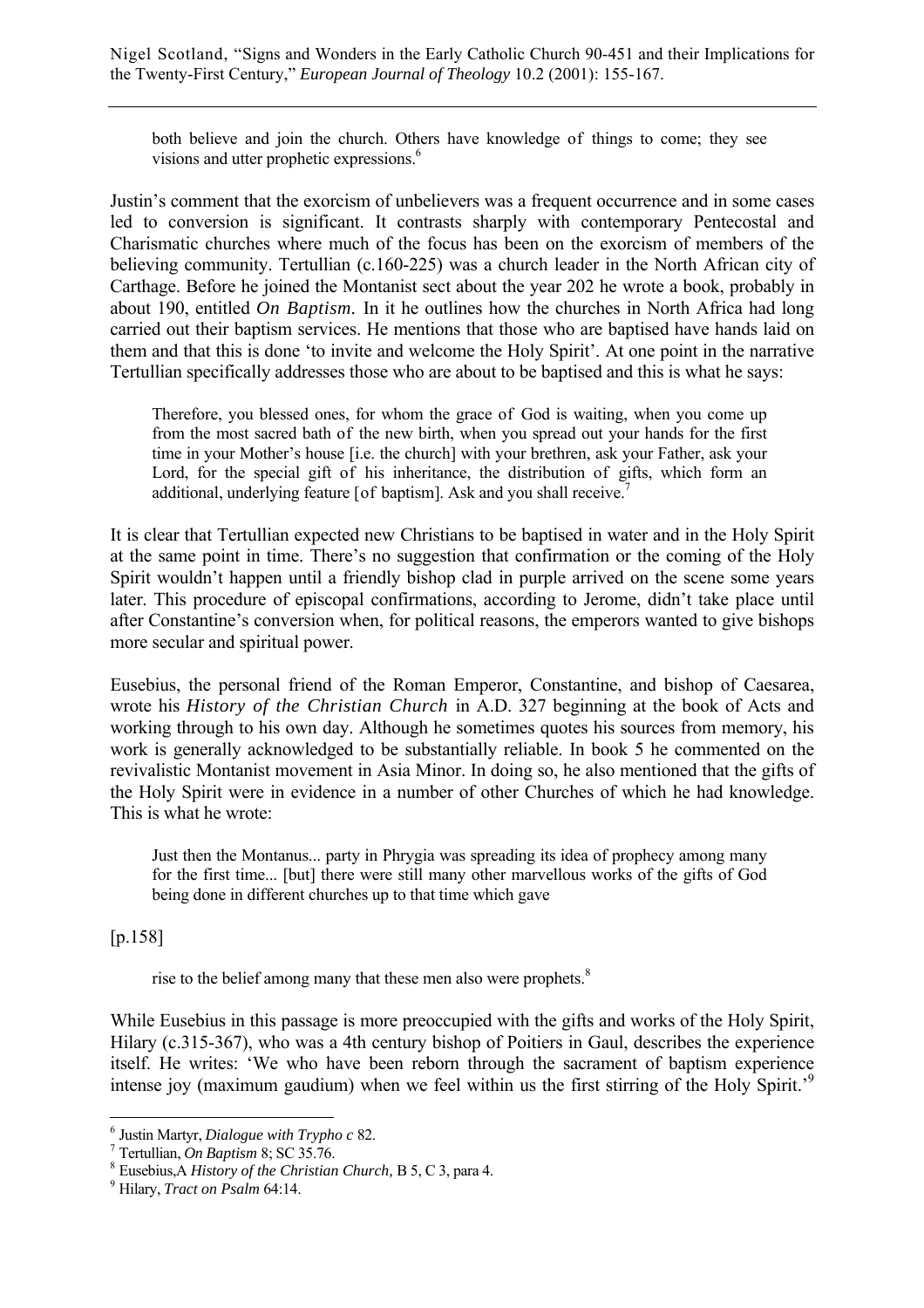This emphasis on experience is something that Hilary felt to be particularly important. In another piece of writing he declared, 'among us there is no one who, from time to time does not feel the gift of the grace of the spirit.'10 Elsewhere, Hilary mentions the gifts of the Holy Spirit that this experience opens up. 'We begin', he says, 'to have insight into the mysteries of faith, we are able to prophesy and to speak with wisdom. We become steadfast in hope and receive the gifts of healing... $,$ <sup>11</sup>

Hilary wrote these tracts near the end of his life about 360 AD and it's clear his baptism and early experience of the filling of the Holy Spirit still moved him. In the same piece from which we have just quoted, he goes on to underline the importance of fully using the gifts, which the Lord gives us. 'These gifts', he wrote, 'enter us as gentle rain. Little by little they bear fruit.'<sup>12</sup> Clearly Hilary anticipated that healing, evangelism and other gifts grew in Christian people as they developed the faith and courage to reach out and use them. His advice, given in his *Tract on the Trinity* was, 'Let us make use of such generous gifts'.<sup>13</sup>

Cyril (c.315-387) who was bishop of Jerusalem in the later years of the fourth century, was an important leader in the Holy city and wrote a great deal, including some significant pieces on the Holy Communion. He thought of the Christian Church in Jerusalem, as indeed all others, as standing in a charismatic succession, a history of the Spirit which ran right back to Moses. Cyril gave a series of twenty-three lectures to those who were preparing for baptism. In one of them he stated that the Spirit is 'a new kind of water' and that what the Spirit touches the Spirit changes.14 'Great, omnipotent and admirable', he continued, 'is the Holy Spirit in the gifts'. Although he wrote at a time just after Constantine the Great had been converted to Christianity and the church was beginning to become clericised, he did not restrict the gifts to those who had been ordained. He was adamant that 'Hermits, virgins and all the laity have these gifts of the Spirit'. Following the apostle Paul in 1 Corinthians chapter 14 verse 3, Cyril urged the Christians in his pastoral care 'to receive the gift of prophecy'.15 Cyril's last instruction to his baptismal candidates was 'to prepare your souls for the reception of the heavenly gifts'.<sup>16</sup>

Both Basil of Caesarea (c.330-379) and Gregory of Nazianzus (329-389) who were prominent bishops in Asia Minor, also expected that charismatic gifts would be kick-started at the time when new Christians were baptised in water and hands were laid on them with prayer for the reception of the Holy Spirit. Gregory of Nyssa (c.331-395), Basil's younger brother, wrote a biography of Gregory the Wonder Worker, a third century North African Christian. In chapter 77 he commented that one of Gregory's great marvels was that he accomplished his many healing miracles 'without any special fuss'. In other words, to quote a more recent writer, he did the supernatural, naturally. Again, he wrote, 'but for the deliverance from demons and the cure of bodily ills the breath from his mouth was sufficient.'17 In the following chapter, Gregory of Nyssa further commented, 'To go through in order all the marvels worked by him would require a long book.'18

<sup>&</sup>lt;sup>10</sup> Hilary, *Tract on Psalm* 118:12.<br>
<sup>11</sup> Hilary, *Tract on Psalm* 64:15.<br>
<sup>12</sup> *Ibid.*, 64:15.<br>
<sup>13</sup> Hilary, *On the Trinity* 2:35.<br>
<sup>14</sup> Cyril, *Catechetical Lecture* 16:11.<br>
<sup>15</sup> Cyril, *Catechetical Lecture* 17:9.<br>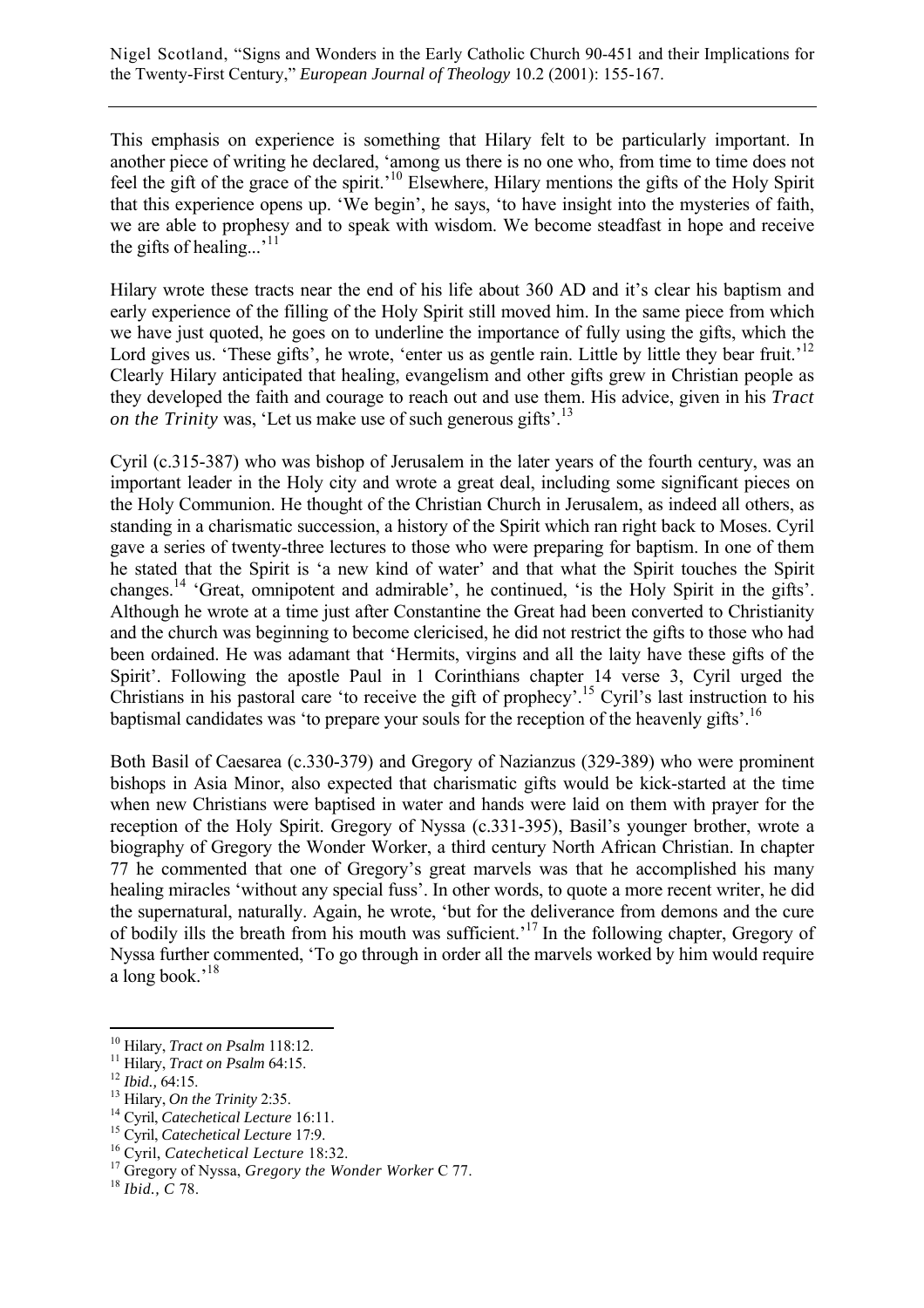Before these kinds of testimony to the continuance of the gifts of the Holy Spirit within the early Catholic Church becomes too drawn out, it is perhaps apposite to conclude with reference to one of our own countrymen. Patrick (385-451) was an Englishman who was captured in a raid and taken to Ireland as a slave for six years. He then escaped to Gaul where he trained as a monk. He eventually came back to England from where he was sent out to take the gospel to Ireland. Towards the end of

[p.159]

his life Patrick wrote his *Confession.* In it he says:

He who wants to can laugh and jeer, but I shall not keep silent nor keep hidden the signs and wonders which have been shown to me by the Lord before they took place, as He knows all things before the world began.<sup>19</sup>

In the seventh century Muirchu wrote a biography of Patrick. According to him, the evangelist of the Irish raised a man by the name of Macula from the dead<sup>20</sup> and within hours he was in good shape. On another occasion, Patrick brought a man called Dare and his horse back to life by sprinkling holy water on them. As a result of this miracle Dare gave Patrick an area of land on which the city of Armagh was later founded.<sup>21</sup> In a further incident, Patrick also cursed a field belonging to an evil man by the name of Mudebrod. According to Muirchu, it was still sandy and infertile a hundred years later.

These general introductory comments make it sufficiently clear that the 'signs and wonders', that is the more miraculous spiritual gifts, didn't simply die away with the passing of the apostolic age. Rather, they continued on through the early centuries and were still clearly in evidence at the time when the great Council of Chalcedon met in 451 AD to affirm that Jesus was both fully God and fully human in his one person. Having established this fact we are now in a better position to examine in a little more detail three specific aspects of the Holy Spirit's work in this period: namely, healing and wholeness, conflict with the demonic and prophetic and knowledge gifts.

## **HEALING AND WHOLENESS**

One of the earliest pieces of writing after the New Testament documents were completed was *The Shepherd.* Written by Hermas, a church leader in the city of Rome about 130 AD, it makes an interesting reference to those who did not undertake to relieve illness and distress 'in the Christian Way'.22 'The Christian Way' very likely referred to prayer and the laying on of hands. The practice in the imperial city was certainly affirmed by Quadratus, one of the earliest Christian apologists. He wrote in 125 AD that in Rome the works of the Saviour continued to his time and that the presence of people in the church who had been healed left no question as to the reality of physical healing.23 Tertullian, the North African church leader, explicitly identified people he personally knew of in the late third century who had been healed. He testified to their great number and the wide range of physical and mental illnesses

<sup>19</sup> Patrick, *Confession* 45. 20 Muirchu, *Life of Patrick* Section 23. 21 *Ibid.,* Section 25. 22 Hermas, *The Shepherd* 3.10.4 23 Quadratus, *Apology*.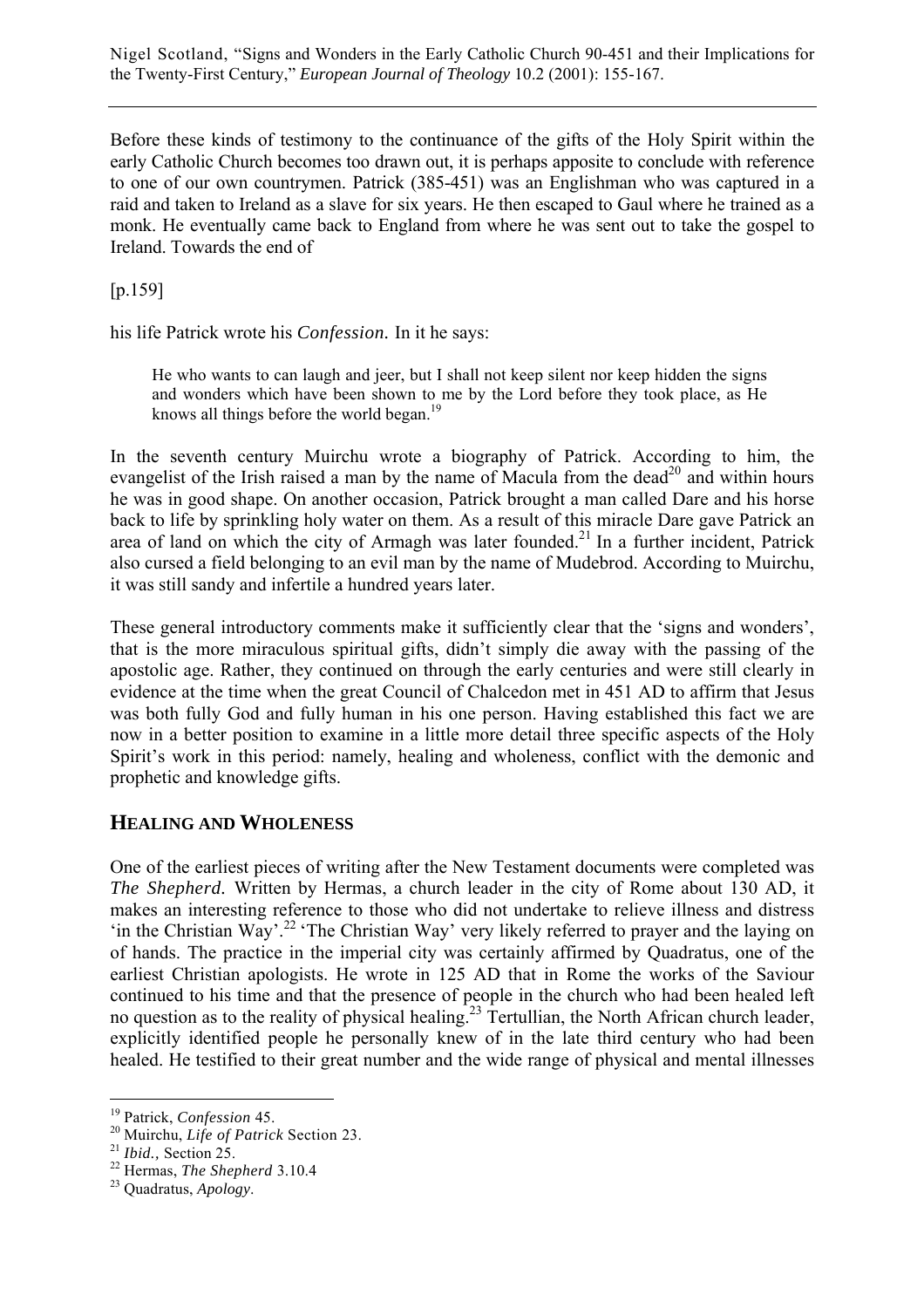he had seen cured.<sup>24</sup> Elsewhere he stated that 'the Lord could, and sometimes did, recall men's souls to their bodies' meaning that some individuals were raised from the dead.<sup>25</sup>

Perhaps the most interesting discussion of healing among the ante-Nicene Fathers is found in the writings of Irenaeus (120-202) who was a prominent church leader at Lyons in central Gaul. He wrote a book entitled *Against Heresies* at some point between 182 and 188 AD. One of his most telling contentions against the heretics was that they were not able to accomplish the miracles of healing which the Christians were able to perform. They did not have access to the power of God and so could not heal. Irenaeus gave examples of almost the same range of healings that are found in the Gospels and Acts taking place in the Churches that he knew. All kinds of bodily infirmity and many different diseases had been cured. He had seen the damage done from external accidents repaired and even described the raising of the dead. $26$ 

It seems clear that Irenaeus' pagan readers were well aware of these miracles of healing since numbers of them had been converted as a result. Interestingly, Irenaeus mentions that Christians didn't charge any fee for healing, as was the custom in the celebrated pagan temples of healing in Epidaurus and Pergamum.

A little later in the following century, Origen (185-254) became the head of a Christian School which had been set up in the city of Alexandria. Origen was a gifted Bible scholar and the first man to write commentaries on books of the Bible.

[p.160]

In the year 248, shortly before he died, Origen wrote a different kind of book entitled *Against Celsus.* Like Irenaeus's book, this was a defence of Christianity written to impress barbarians and other unbelievers. He pointed out that Greeks and barbarians who came to believe in Jesus Christ were able to perform 'amazing cures' by invoking the name of Jesus. 'By this means', he wrote, 'we have seen many persons freed from grievous calamities, and from distractions of mind, and madness, and countless other ills, which could be cured neither by men nor devils.<sup>27</sup> In one place he added that demons were sometimes driven even out of the bodies of animals, which could also suffer injury inflicted on them by evil spirits'.

One of those who came to study under Origen when he moved from Alexandria to Caesarea was Gregory Thaumaturgos (c.210-c275). Gregory was a student in Caesarea from 233-238. After completing his studies, he returned home to Pontus, in Asia Minor, and there he engaged in fulltime Christian work for bishop Phaidmus. Later he was made bishop of New Caesarea. Gregory of Nyssa tells us that when Thaumaturgos first entered that city 'the common people, women and children, swarmed around him and some whose bodies were plagued by affliction and he was in their midst, sharing by the power of the Spirit in accord with need of each in the crowd, proclaiming, discerning, directing, teaching, healing'.28 The Wonder Worker's power to heal, said his biographer, was known throughout the region.

<sup>&</sup>lt;sup>24</sup> Tertullian, Scapula 4.

<sup>&</sup>lt;sup>25</sup> Tertullian, *The Soul's Testimony* 3.<br><sup>26</sup> Irenaeus, *Against Heresies Book* 2.6.2; 10.4; 31.2 and 32.4.<br><sup>27</sup> Origen, *Against Celsus Book* 3.24.<br><sup>28</sup> Gregory of Nyssa, *Thaumaturgos the Wonderworker* section 46.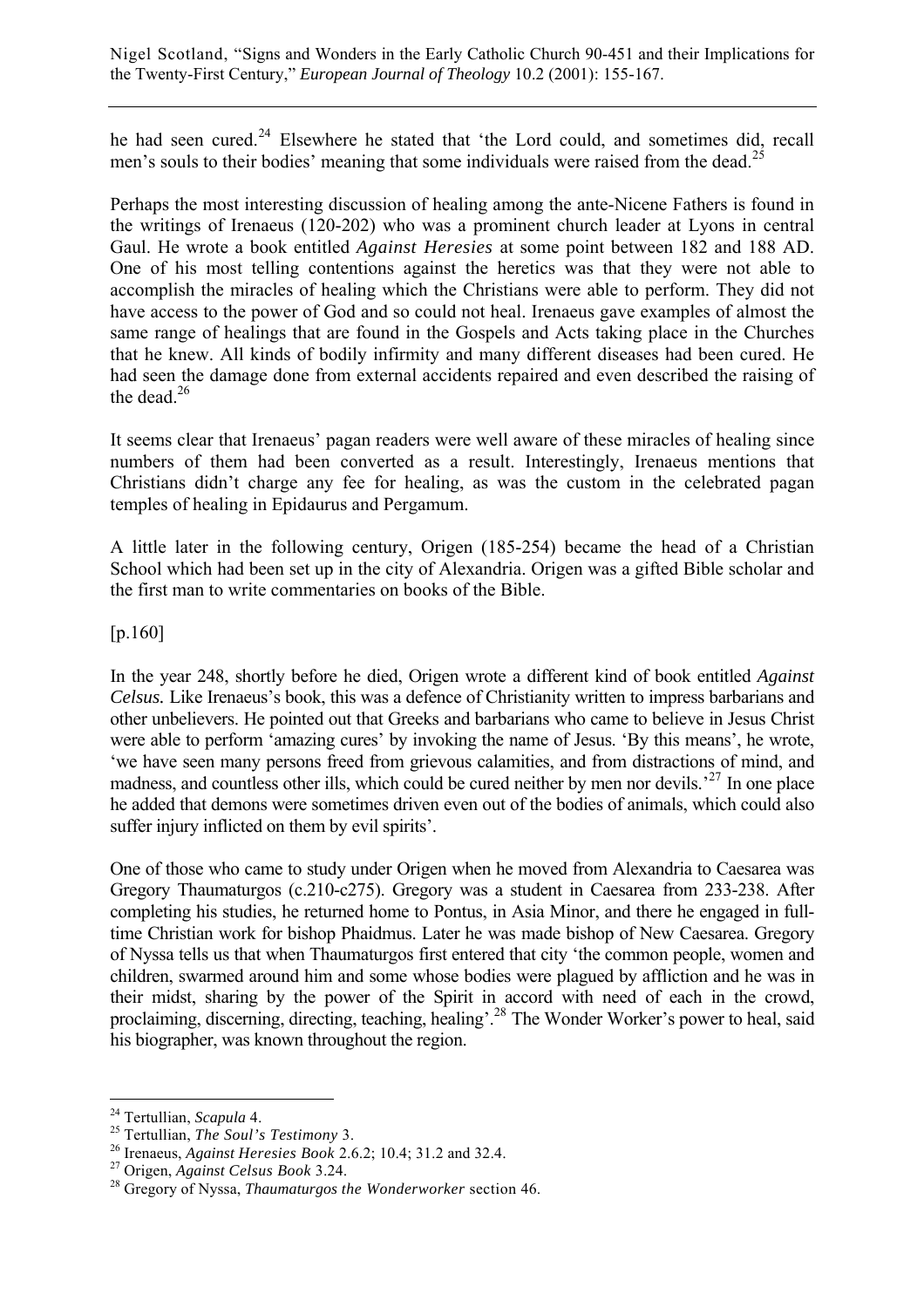Hippolytus (d. 236), an early theologian in the church at Rome, gave some details in his writings of church services in the city about the year 215. He mentioned that oil was kept to hand so that the sick who came to the Lord's Supper could be anointed and prayed for. The oil was consecrated in 'the same general manner as the bread and wine.' The minister presiding prayed that 'sanctifying this oil, O God, whereby you did anoint Kings, priests and prophets, you would grant health to them who use it, so that it may bestow comfort on all who taste it and health on all who use it. $^{29}$ 

Hippolytus also tells us that it was the custom of the Church in Rome to officially recognise and commission those who had the gift of healing. In his, *The Apostolic Tradition,* he wrote: 'If anyone says, "I have received the gift of healing", hands shall be laid upon him; the deed shall make manifest if he speaks the truth.<sup>30</sup> Interestingly, Hippolytus stressed the importance which the Church in Rome attached to the bishop or church leader visiting those who are unwell. Visits by the bishop, he wrote, are 'a great thing for the sick man.... He recovers from his disease when a bishop comes to him, particularly if he prays over him.<sup>31</sup>

Gregory of Nazianzus and Basil of Cappadocia both make mention of healing in their writings. Gregory, for example, described the healing of his sister, Georgina. He reported her illness as a burning fever alternating with periods of death-like coma. It continued despite many prayers and many visits to physicians. Then in desperation in the middle of a night she went into the church building and took some of the reserved sacrament in her hand, knelt down and clung to the altar. She cried out that she would hold on to the altar until she was healed. At the same time she rubbed some of the precious sacrament on her body. At last she was healed.<sup>32</sup> Later on, when Gregory was promoted to be bishop of Constantinople, Sosomen, the Church historian, reported that in his Cathedral Church 'the power of God was manifested, and was helpful... for the relief of many diseases and for those afflicted by some transmutation in their affairs.<sup>33</sup> Gregory's brother, Basil, wrote that the Lord 'sometimes cures secretly and without visible means when he judges this mode of treatment beneficial for our souls; and again He wills that we use material remedies for our material ills.<sup>34</sup>

John Chrysostom (c.347-407), nicknamed 'golden mouth' because of his gifted preaching, was made bishop of Constantinople in 398. His collect for grace can be found at the end of Morning and Evening Prayer in the Church of England *Book of Common Prayer.* Chrysostom wrote of daily miracles of healing which took place in the reign of

[p.161]

the pagan Roman Emperor, Julian. Augustine (354-43), bishop of Hippo Regius in North Africa, and the undisputed theologian of the West, also testified to his experience of healings. Augustine was born of pagan parents and educated in philosophy. He was eventually converted to Christianity through the witness of Ambrose, bishop of Milan in 386 who baptised him the following year. He became a priest in 391 and bishop of Hippo Regius in 395. He wrote *The Confessions* (397-401) and *The City of God* (413-427). In his early days Augustine was of the

 $\overline{a}$ 

<sup>&</sup>lt;sup>29</sup> Hippolytus, *Apostolic Tradition* 1:5<br><sup>30</sup> *Ibid.*, 1.15.<br><sup>31</sup> Hippolytus, *Canons*, 199.<br><sup>32</sup> Gregory of Nazianzus, *Oration* 7.<br><sup>33</sup> Sozomen, *Ecclesiastical History* 7.5.<br><sup>34</sup> Basil, Long Rules Q 55 in *Asetical W*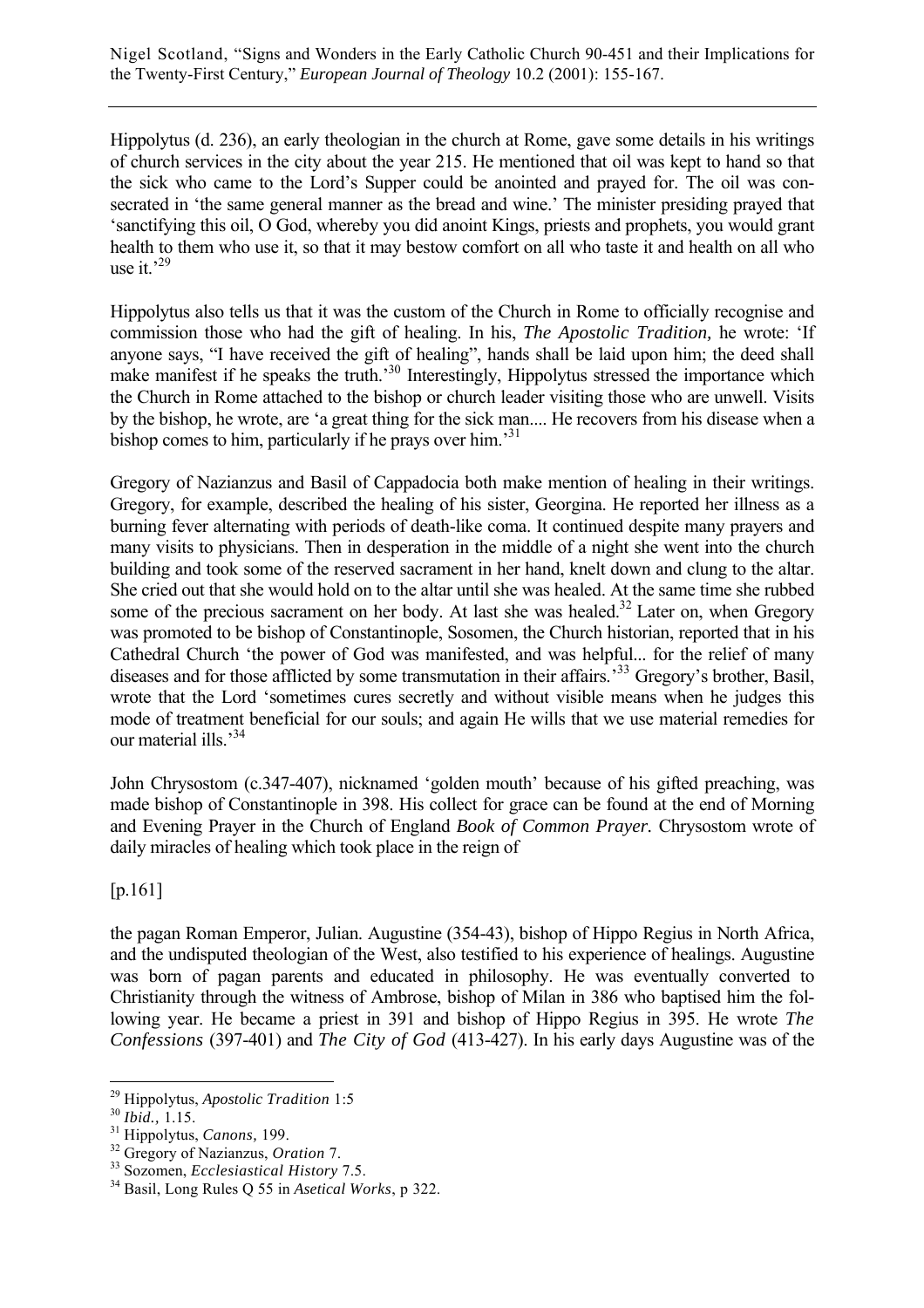view that the gifts of the Holy Spirit had been given to validate the apostolic message but subsequently they were no longer needed. However, Augustine's earlier scepticism gave way to belief in Jesus' continuing healing power. This change came about when he read Athanasius' *Life of Antony.* Later when he wrote his greatest work, *The City of God,* in 424, he reported how he had started the practice of recording the miracles, which were taking place in his own diocese of Hippo Regius.

He did this, '...once I realised how many miracles were occurring in our own day and which were so like the miracles of old and how wrong it would be to allow the memory of these miracles of divine power to perish among the people'. He continued: 'It is only two years ago that the keeping of records was begun here in Hippo, and already, at this writing, we have more than seventy attested miracles.'35 In another book entitled, *Retractions,* which he finished in 426, Augustine wrote in slightly more reflective mood.

It is indeed true: that the sick are not always healed... But what I said should not be taken as understanding that no miracles are believed to happen today in the name of Christ. For at the very time I wrote ... a blind man in [the] city [of Milan] was given back his sight; and so many other things of this kind have happened, even in this present time, that it is not possible to know all of them or to count up all those we do have knowledge of.<sup>36</sup>

As we reflect on these testimonies to the continuing power of Jesus to heal in these early centuries of the undivided early Catholic Church, a number of implications for contemporary Christianity emerge. Clearly there is widespread historical precedent for praying for and visiting the sick. Hippolytus' stress on church leaders going to those who are unwell suggests that a person's physical presence often brings encouragement, which raises a sufferer's faith level. It is plain that theologians such as Augustine grappled with philosophical issues which are similar to those which confront twenty-first century Charismatics, such as why some are healed and others not. Taken as a whole, the Early Church Fathers did not subscribe to the inclination of some contemporary Charismatics to attribute sickness in all its forms to the demonic. Rather they saw it as stemming from a variety of sources. The practice of anointing the sick with oil and praying for their healing in the context of the sacrament of communion seems to have an early precedent and to have been common. A reading of these documents of the early Church Fathers leaves us with the feeling that health, wholeness and praying for the sick were all an integral and a natural part of the Church's life and worship.

#### **CONFLICT WITH THE DEMONIC**

A second aspect of this topic is the way in which the Church in this early Catholic period understood and grappled with the demonic. This is an area of particular relevance to the contemporary Charismatic movement, which has asserted the presence of the Kingdom of God, is evidenced in the overcoming of demonic forces. As in the matter of healing, the confines of a journal have necessitated a restriction to a small selection of the early church fathers some of whom have already been mentioned.

Justin Martyr (100-165) wrote of 'the evil demon that dwelt in Damascus'.<sup>37</sup> He blames this territorial ruler for holding the Magi in bondage and inspiring them to commit all kinds of evil.

<sup>&</sup>lt;sup>35</sup> Augustine, City of God, 22.8

<sup>&</sup>lt;sup>36</sup> Augustine, *Retractions*, 1.13. 7.<br><sup>37</sup> Justin, *Dialogue with Trypho*, 78.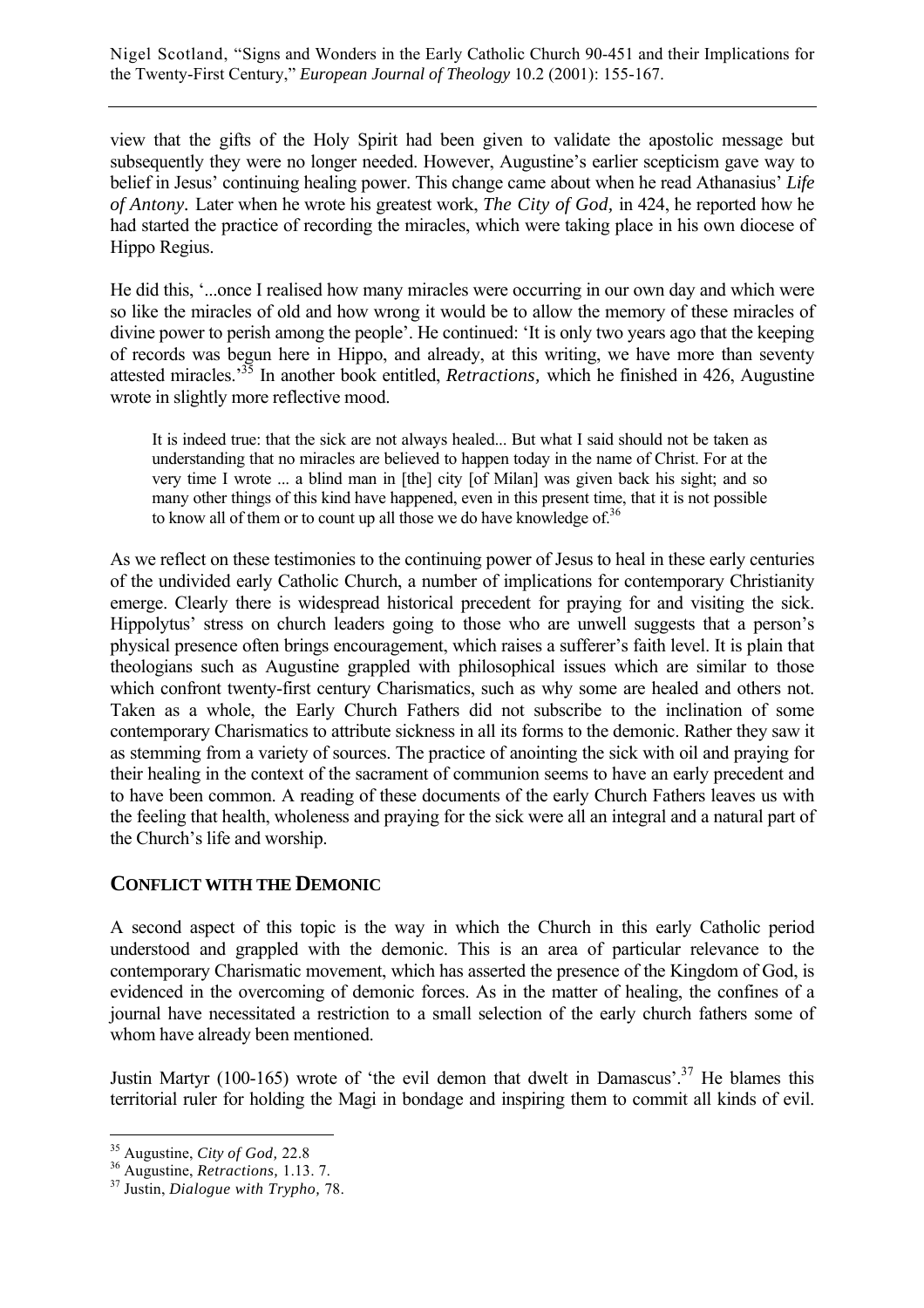Justin believed that the coming of Christ somehow broke the hold of this spirit over the region, freeing the three kings to come and worship the infant Christ. In the following chap-

### [p.162]

ter, Justin spoke of evil angels<sup>38</sup> who dwelt in the city of Tanis (or Zoan) in Egypt. His conviction is that 'the princes in Tanis are evil angels'. Irenaeus, Bishop of Lyons, wrote about A.D. 160 of Christ's followers in his own day who 'having received grace from him, use it in his name for the benefit of the rest of men'. He continued that some of their number 'drives out demons with certainty and truth, so that often those who have themselves been cleansed from evil spirits believe and are in the church'.<sup>39</sup>

Gregory the Wonderworker, believed that the region of new Caesarea of which he had just been made a bishop was 'held fast by the deception of demons'. Part of the reason for this conviction was that the city itself had never had within it the temple of the true God'. On his first visit to this metropolis after his consecration the rain fell so heavily that Gregory was forced to shelter in a pagan temple. His biographer wrote:

Entering the temple with his companions, he immediately brought terror on the demons by the invocation of the name of Christ, and when with the sign of the cross he had purified the air which was filthy with the stench of sacrifices, he passed the whole night according to his custom, keeping vigil in prayers and hymnody, so that [the] house was transformed into a house of prayer.<sup>40</sup>

Gregory the Wonderworker seemed particularly aware of demonic influence on the land. In a later section of his biography, Gregory of Nyssa related how his subject transformed a marshy infertile area near to the city into a fruitful land by praying over it. Another incident concerned the river, which flowed near the city and often overflowed its banks destroying cattle and crops. Gregory planted his staff near the bank and 'entreated Christ with a loud voice' with the result that the area was never again flooded.<sup>41</sup> During Gregory's time as bishop, the pagan Roman Emperor, Decius, stirred up a fierce persecution against the Christians. The persecutors decided the way to crush the Christians was to capture Gregory and take him away.

Gregory and his deacon prayed for protection and the Lord's surrounding presence apparently made him invisible to all their searches.

Antony the Hermit (251-356) was one of the great founders of monasteries. At the age of just 18 years of age Jesus' words to 'go and sell all that you have' rang in his ears and so he went in response and founded a community in the village of Comas in middle Egypt. He lived in a cave and later in a disused castle near the Red Sea. Antony was a Christian who experienced the rigours of the spiritual battle. His perception was that demonic forces filled the atmosphere. He wrote: 'The number of evil spirits in the air around us is great, and they are not far from us.' He urged his hearers to 'keep our heart with watchfulness, for we have terrible crafty enemies, the wicked demons, and we wrestle against them, as the Apostle said'. Notwithstanding his convictions, he doesn't seem to have been paranoid about the demonic. 'We must', he declared,

<sup>&</sup>lt;sup>38</sup> Ibid., 79.

<sup>&</sup>lt;sup>39</sup> Irenaeus, *Against Heresies* 2;49:2.<br><sup>40</sup> Gregory of Nyssa, *Thaumaturgos the Wonderworker*, Section 34<br><sup>41</sup> Ibid., section 52.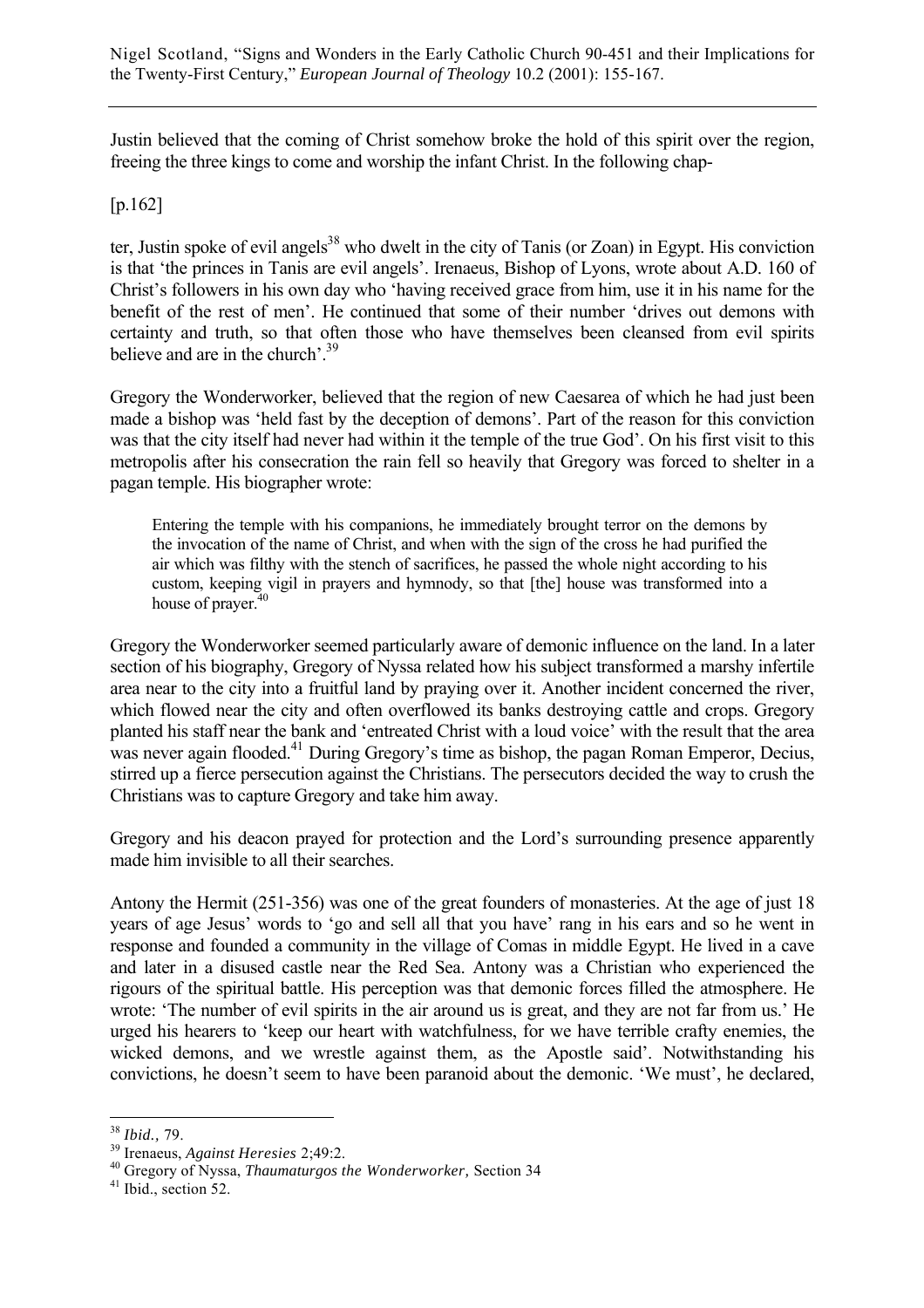'fear God alone, having no fear of them at all... for the great weapon against them is a virtuous life and confidence in God.' Among the things which demons fear, Antony lists fasting, praying, indifference to money, love for the poor but above all devotion to Christ.<sup>42</sup> Monastic life and the spiritual battle seem to have done Anthony no harm and he died at the ripe age of one hundred and five.

In the following century we have a rich resource in the writings of Evagrius of Pontus (345-399). He was ordained a reader and then a deacon but never priested. After a period in Jerusalem he spent the last sixteen years of his life as a monk in Egypt. He was something of a speculative writer and perceived the air, much in the same way as Antony, as being controlled by demonic spirits who tempt us and cause us to have fantasies.  $43$  Demons also disturb us when we sleep. One of the most dangerous demons in his view is the demon of unchastity. 'Be on your guard,' he wrote, 'against the demon of unchastity. For he is very wily and jealous'.<sup>44</sup> How are we to combat the demons? Evagrius urged his readers to pray: 'If you are disheartened,

[p.163]

pray as the Apostle says (James 5 v 13). Pray with fear and trembling, effort and with inner watchfulness and vigilance.<sup>45</sup>

Ambrose (339-397) followed in his father's footsteps and became a provincial governor in Italy. In the year 374 there was strife over who should be the new bishop of Milan. Even though he was only preparing for baptism at the time Ambrose was chosen. Ambrose rose to become a great preacher and leader in the Church. His secretary and friend, Paulinus, wrote his biography in about 375 and tells us of 'Ambrose's great power over unclean spirits'.<sup>46</sup> He also related that in the great church where Ambrose ministered, unclean spirits left those who had been healed.<sup>47</sup>

Martin of Tours (316-397) is best known for the time when he cut his cloak in half to share it with a freezing beggar. In the night following Jesus appeared to him wearing the half of his cloak he had given away. Sulpitius Severus in his *Life of Martin* tells how Martin once met with a demon-possessed man who tried to bite anyone who came near. Martin put his fingers into the man's mouth and the man drew back as if his teeth and gums had been burned and he was healed.<sup>48</sup>

In concluding this section mention should be made of Patrick who in evangelising the Irish had many a conflict with the forces of darkness. When the Saint came to the pagan city of Tara he discovered there was an idolatrous feast which was kept at the same time as Easter. By tradition no one could light a fire before one was kindled in the King's house. St. Patrick began his Easter celebration with an enormous fire. The result of this was that the King went with a number of his counsellors and wizards to remonstrate with Patrick. One of the wizards called Lochra spoke against the Catholic faith in 'the most arrogant terms'. In response, Patrick shouted out aloud, 'O Lord, who can do all things... may this impious man who

 $42$  Athanasius, Life of Antony, section 30.

<sup>&</sup>lt;sup>43</sup> Evagrius, 'On Discrimination', *Philokalia* sections 68 and 69.<br><sup>44</sup> Evagrius, *On Prayer* section 90.<br><sup>45</sup> Evagrius, On Asceticism and Stillness', *Philokalia* 37.<br><sup>46</sup> Paulinus, *Life of Ambrose* 5.14.<br><sup>47</sup> Ibid.,

<sup>48</sup> Salpitius Severus, *Life of Ambrose* chapters 16-17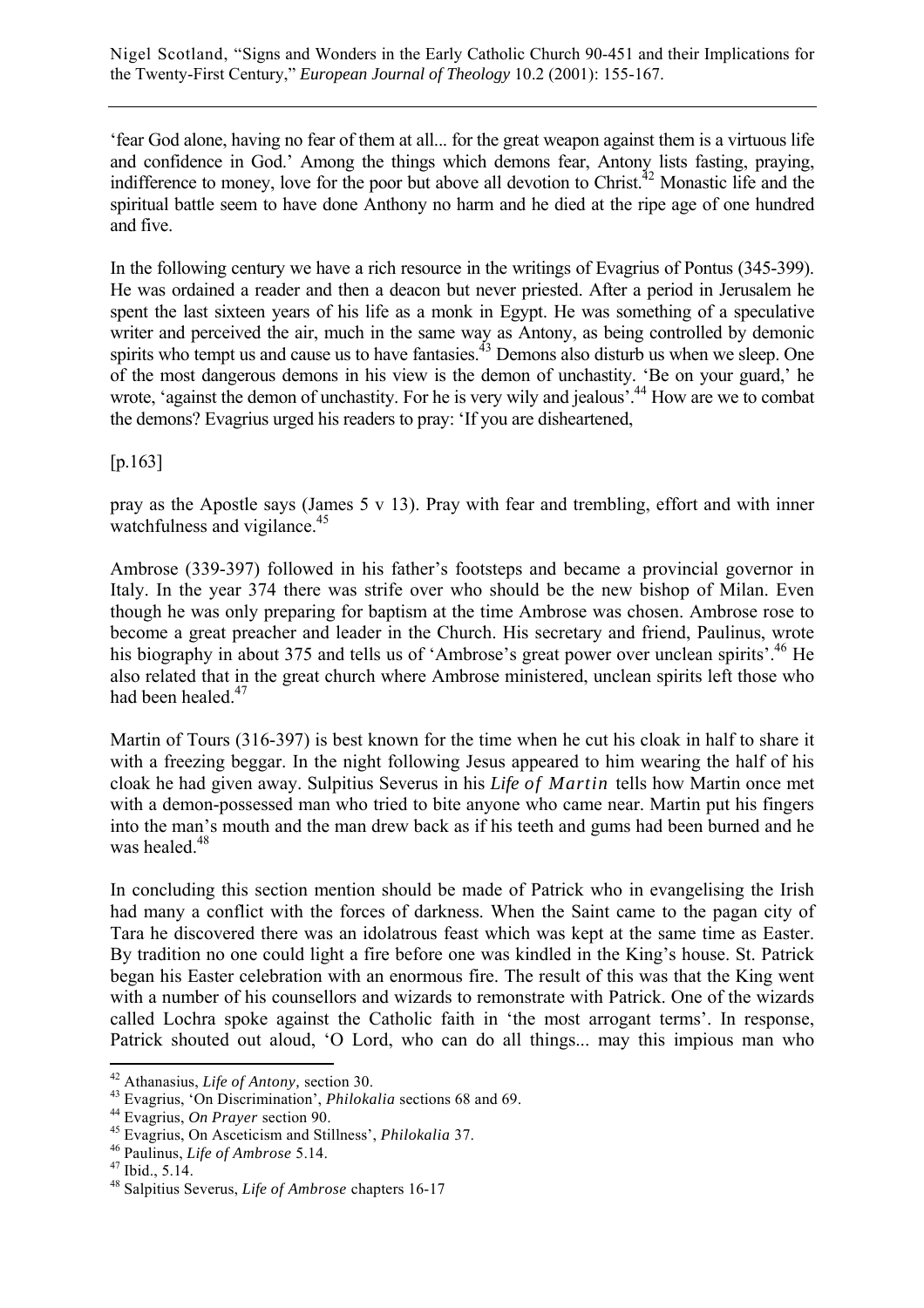blasphemes your name, be now carried out of here and die without delay.' Almost instantly the man fell headfirst and crashed his head against a stone and died.<sup>49</sup>

From all of this, it is very clear that for the Church of the first five centuries evil was both real and personal. The Early Church Fathers were, like the apostles who preceded them, convinced that demonic beings lay behind the structural, societal and personal evil which they experienced. There is no suggestion that the Church in this period had begun to demythologise or rationalise the demonic away as happened at the time of the sixteenth century Protestant Reformation. If anything it is a case of the reverse. The particular Church Fathers considered in this context appear to subscribe to what might be termed 'a demoninfested universe'. Their views were not unlike those of some contemporary Charismatics such as Bill Subritzky, Peter Horrobin or even those of the New Testament Scholar, Clinton Arnold.<sup>50</sup> Yet these early Christian leaders do not appear to be quite so captivated and mesmerised by the demonic. Antony for example, urged his contemporaries not to fear demons and not to overly concern themselves with them. Evagrius seems to have been very aware of demonic spirits surrounding him yet even he doesn't appear paranoid and recommends resolute prayer as the remedy for dealing with them. Like the extreme American fundamentalists, Ida and Frank Hammond, Evagrius and some of his fellow church elders do however reveal an inclination to personalise their strongest temptations into demons. Such is a common tendency, indeed perhaps a necessary coping mechanism, among those who are seriously resisting what they know to be evil. This said, it always has to be kept in mind that Christians grapple with the 'world' and 'the flesh' as well as with the devil and all his works. It is not of course difficult to understand why a monk, such as Evagrius, perceived unchastity to be a particularly evil and subtle, demon. Unchastity was after all the one great temptation with which all monks struggled. To fall victim to it meant the breaking of vows and probable expulsion from the monastic community.

Contemporary Charismatics perhaps need to learn from their early Catholic predecessors in the way in which they grappled with the demonic. Clearly these

[p.164]

 $\overline{a}$ 

Early Fathers of the Church exorcised and spoke with authority against evil spirits but their emphasis was firmly on living a life, which is moral, upright and rooted in Jesus. Leaders and teachers such as Antony stressed the importance disciplined prayer, fasting and indifference to material things. They recognised that when a person's daily living is solid and wholesome there would be no seedbed for demons to cling to. This conviction coheres with the Pauline emphasis in Ephesians 6 on 'truth' and 'righteousness' as major components in the believer's armoury for spiritual warfare.

## **THE PROPHETIC AND KNOWLEDGE GIFTS**

The third section of this article is a brief assessment of the prophetic and knowledge gifts. Here also there is plenty of evidence that they were a continuing feature of life and worship in the early Catholic period. Indeed it is known that down to the end of the second century it was not unusual for congregations to be led by men and women who were designated as 'prophets'.

<sup>&</sup>lt;sup>49</sup> Muirchu, *Life of Patrick* para 17.<br><sup>50</sup> Arnold, C., *Spiritual Warfare* (Marshall Pickering, 1977) pp 161-232.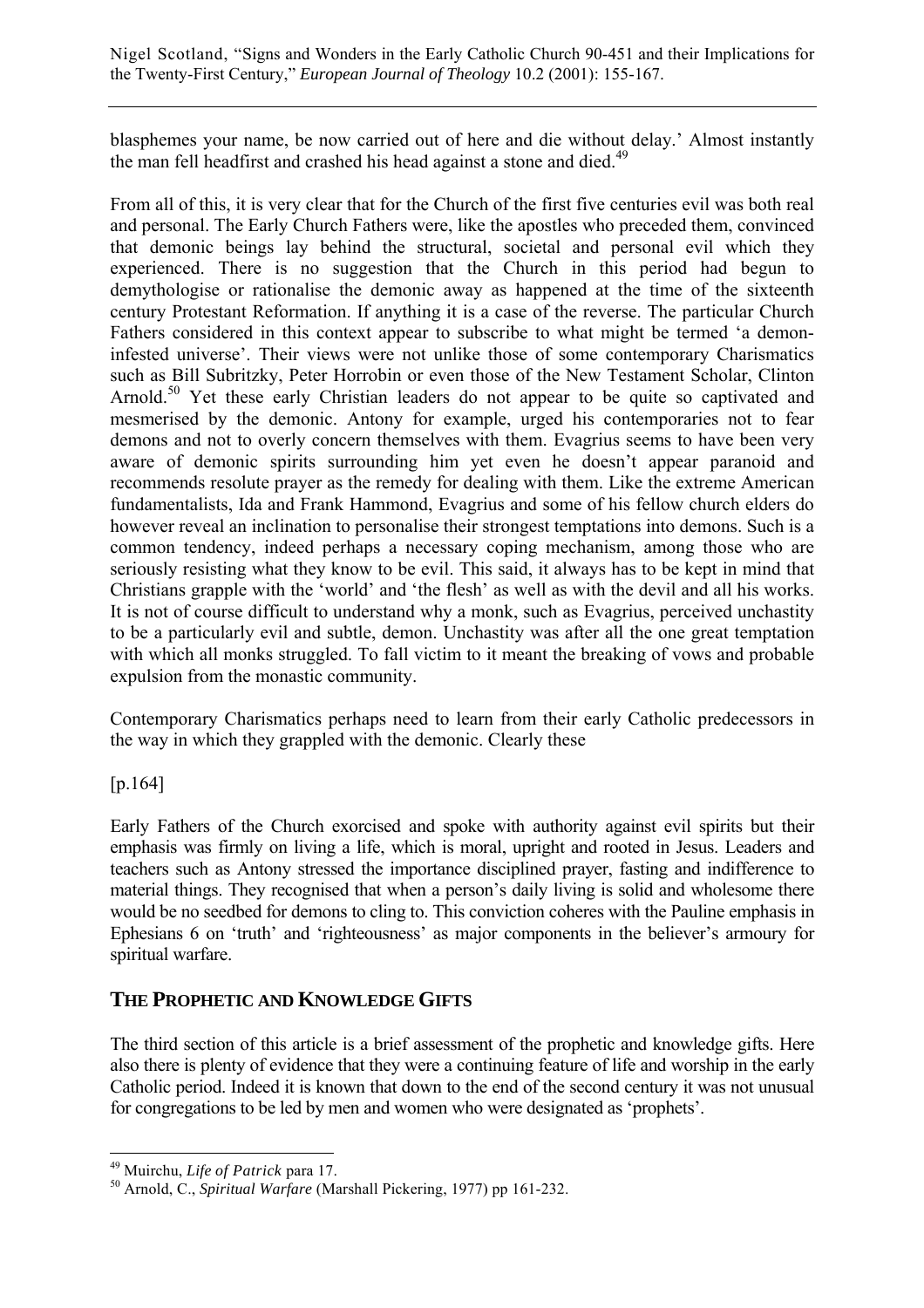One of the earliest sub-apostolic documents is *The Didaché* or *Teaching of the Twelve Apostles.* Some date it as early as 110 AD., others place it at about 120 A.D. On occasion, the writer appears to indicate the existence of an order of prophets. 'Allow the prophets', he says, 'to give thanks as much as they wish'.<sup>51</sup> In another place he wrote of bishops and deacons as men to be honoured 'along with prophets and teachers'.<sup>52</sup> The Didaché warns that 'not everyone who is speaking in the Spirit is a prophet<sup>553</sup> and gives instructions as to how to recognise a genuine prophet from a false one. It states that prophets must be fully supported by those to whom they minister but that genuine prophets won't stay more than two days and they won't ask for money!

Hermas, writing in about 130 AD, made reference to the practice of prophecy in the Churches at Rome. In his little tract, entitled, *The Shepherd,* he wrote:

When a man who has the divine Spirit comes into a synagogue of righteous men, who have faith in the divine Spirit, and intercession is made to God... the prophetic Spirit, who is in contact with him, fills the man, and the man filled with the Holy Spirit, speaks to the congregation as the Lord pleases.<sup>5</sup>

Hermas also warned of the dangers posed by false prophets in a similar way to the writer of the *Didaché.* 'The true prophet who has the divine Spirit proceeding from above is meek, and peaceable, and humble and refrains from iniquity and the vain desire of this world.'<sup>55</sup>

Among the noble army of early Christian martyrs was bishop Polycarp w lived from 70-156 AD. He was the leader of the Church at Smyrna, one of the seven mentioned by the Apostle John who had in fact instructed Polycarp in the Christian faith. Three days before Polycarp was arrested by his Roman persecutors he had a vision in which he saw his pillow ablaze with fire. He turned and said to those who were with him, 'I must be burned alive'. So it proved. He was burned to death in the arena at Smyrna on 22nd February 156 AD.<sup>56</sup>

Like Polycarp, Justin Martyr foresaw his own death. 'I expect', he said, 'to be waylaid by someone of those whom I have named, and to be put on the rack, even by Crescens, that unphilosophical and vainglorious opponent.' His expectation was fulfilled with Crescens instigating cruel proceedings that led to Justin's arrest and beheading in AD 165.

About the same time as Polycarp and Justin were active leaders of the Church, Montanus initiated what became a widespread early charismatic style movement in Asia Minor. Montanus had been a priest in the cult of Cybele but was converted in 157 AD. He soon attracted a large following including two prophetesses, Priscilla and Maximilla who became his coleaders. They engaged in extreme asceticism including 'dry fasts' (no water) and a strong emphasis on celibacy. Montanism was known as 'The New Prophecy'. This might suggest that prophecy had declined somewhat in Asia Minor in the preceding years. It may also have been for the rea-

[p.165]

 $\overline{a}$ 

<sup>51</sup> *Didaché* 10.7. 52 *Ibid.,* 15:1-2 53 *Ibid.,* 11.8. 54 Hermas, *The Shepherd* commandment xii. 55 *Ibid.,* 43:1-2. 56 *Martyrdom of Polycarp* 5:2, 12:3 and 16:2.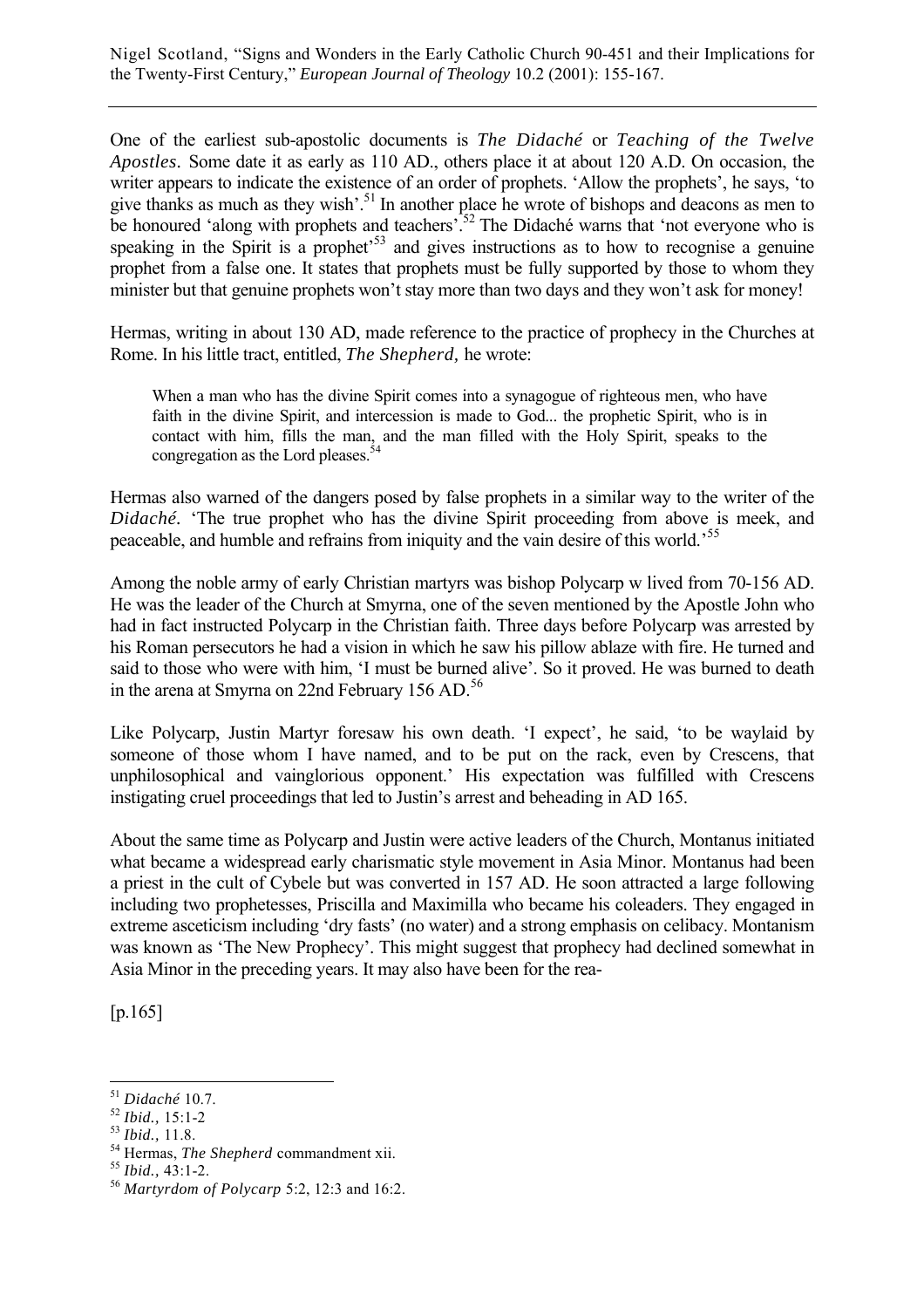son that the Montanists developed a very distinct order of prophets which included women or possibly because some held their utterances were held to be on the same level as the apostolic writings. The Montanists predicted that Jesus would return in AD 177 at Pepuza and many people migrated there in expectation of entering the millennial Kingdom. When the predicted advent failed to materialise it was reinterpreted in a spiritualised form as marking the beginning of a new age of the Holy Spirit. There has been a tendency to blacken the Montanists by Churchmen past and present, probably because of their emphasis on gifts of the Holy Spirit and the leadership of women. Epiphanius who didn't have much time for the Montanists asserted that by the fourth century the ordination of women in Montanism was common.

Those who seek to put down Montanism need to reckon with the fact that Tertullian, the first great Latin theologian, joined the movement towards the end of the second century. According to Tertullian, the bishop of Rome 'acknowledged the prophetic gifts of Montanus, Priscilla and Maximilla and... bestowed his peace on the Churches of Asia and Phrygia'.<sup>57</sup>

When the Montanist prediction of the Second Coming in AD 177 failed many were ready to condemn the whole movement but Irenaeus journeyed from Lyons to Rome to persuade bishop Eleutherus not to discredit the gifts of the Spirit altogether. Irenaeus himself wrote:

Unhappy are those who deny that the church has the grace of prophecy. They act similarly to those who abstain from communion with the brotherhood on account of hypocrites in it. We have many brethren in the Church exercising prophetic powers and speaking in all kinds of languages through the Spirit, and revealing the secrets of men for our advantage and explaining the mysteries of God.<sup>5</sup>

For Irenaeus prophecy is primarily 'the foretelling of things future', or as he puts it in another place, 'the foreshadowing of what shall be hereafter'. 'The prophets', he writes,' foreshewed how that God should be seen of men, as also saith the Lord, 'Blessed are the pure in heart for they shall see God.'<sup>59</sup>

Tertullian who joined the Montanists around A.D. 207 (the date is disputed) tended to stress the predictive element in prophecy. In his criticism of the Gnostic teacher, Marcion, for example, he wrote, 'Let Marcion then exhibit, as gifts of his god, some prophets, such as have predicted things to come, and have manufactured the secrets of the heart'.<sup>60</sup> Prophetic utterances, particularly those which are predictive in nature, are often difficult to manage in the context of public worship. Significantly, Tertullian mentions a prophetess in the congregation of which he is a part, who 'after the people are dismissed at the conclusion of the sacred services', reports whatever she has seen in visions'. He goes on to say that 'all her communications are examined with scrupulous care, in order that their truth may be probed'.<sup>61</sup> Perhaps there is wisdom here for contemporary charismatic worship. It may well be wise to test predictive prophecies before allowing them to be spoken to the congregation as a whole.

<sup>57</sup> Tertullian, *Against Praxeas*, chapter 1. 58 Irenaeus, *Against Heresies* 3.11.9 and 5.6.1. 59 *Ibid.,* 4:20:5. 60 Tertullian, *Against Marcion* 5:8. 61 *Ibid.,* 5:8.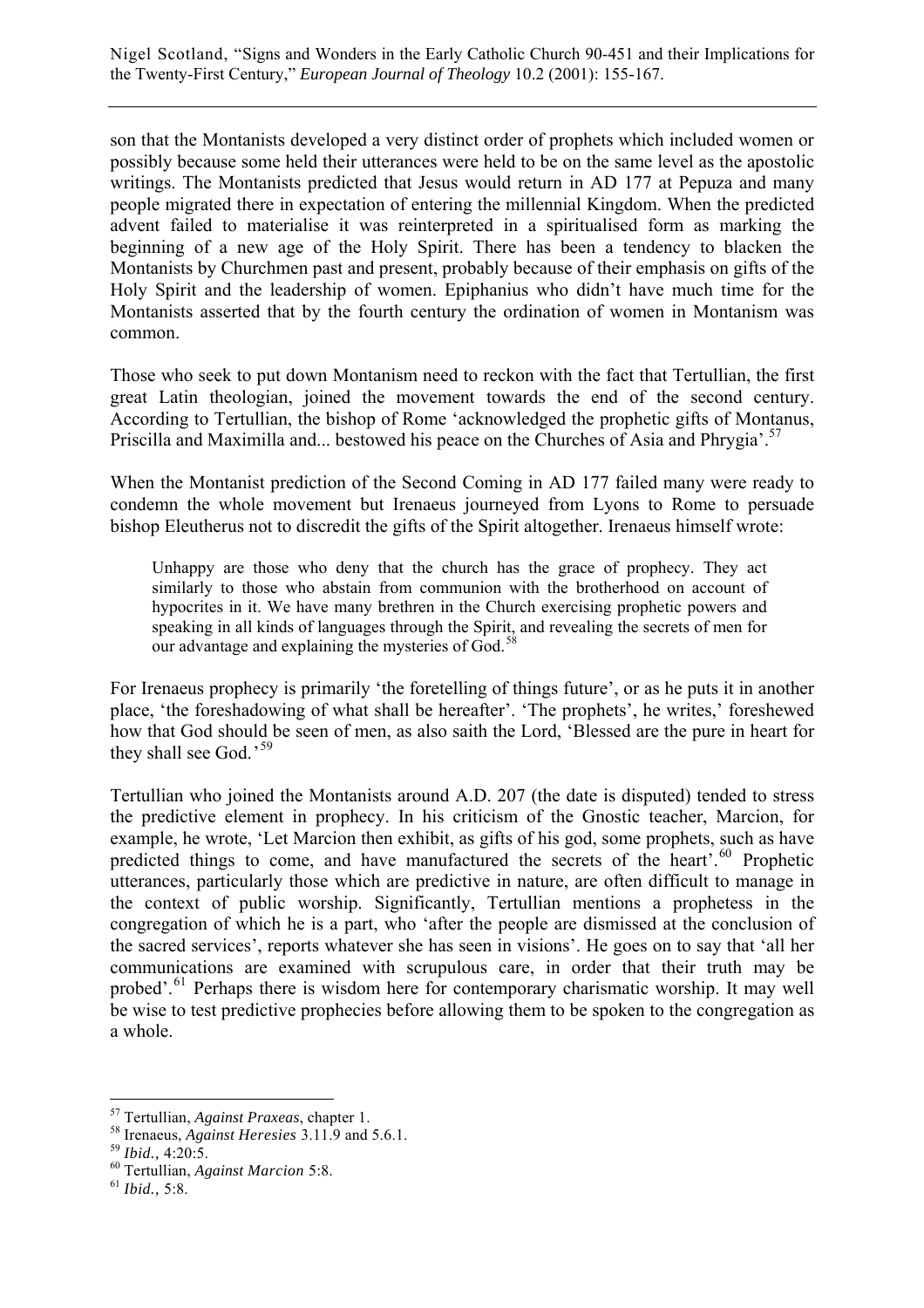It is not difficult to find other glimpses of the prophetic in the writings of the early centuries. For example, Antony the Hermit had remarkable gifts of knowledge. On one occasion he saw in a vision two men on a desert road one of whom had already died of thirst. The other was barely alive. He told one of his monks to run down the road with a pitcher of water. The brother found the man and the water restored him.<sup>62</sup> Athanasius also related<sup>63</sup> that Antony often knew days before the people who were coming to visit him and for what reasons. Patrick tells us that when he was in Britain he had a vision that called him back to Ireland. In the vision he saw the words, 'The voice of the Irish' and he heard a voice, which said, 'We beg you holy boy, to come back and walk among us.<sup>'64</sup> Patrick was obedient to the vision and was consecrated a bishop to carry the gospel to Ireland where he planted many churches and established Christianity on a solid base.

There is no doubting that the early churches took the prophetic with serious-

[p.166]

ness. Knowledge and prophecy certainly helped to envision evangelistic enterprise and church planting. It is also instructive to learn, particularly from wise theologians such as Irenaeus and Tertullian, not to discount the prophetic simply for the reason that a prophecy failed or that men and women of the Spirit, on occasion, got into extremes of behaviour or shaking like the Montanists. The failure of the advent to materialise at Pepuza in 177 AD is perhaps a warning to those in the contemporary churches to guard against talking up the next revival or coming judgement on the nations.

#### **SOME CONCLUSIONS**

In summary, several points can be made. First, the practice of Spiritual gifts clearly did not end with the passing of the Apostles or even within a generation as some Fundamentalists and Protestant evangelicals have asserted. Clearly, cessationists do not have the evidence of history on their side.

Nevertheless, second, the practice of spiritual gifts appears to have declined somewhat once the Christian Church became the established faith of the Roman Empire following Constantine's conversion in 312 AD. The churches then began in large numbers to move from locations in domestic homes to established buildings, which were permitted by the Edict of Toleration. It was a great deal easier to practise the gifts of the Holy Spirit in the more intimate and informal surroundings of a private home and local domestic environment than in the formalised setting in a larger official stone church building with a substantial altar and structured liturgy.

It seems also clear that the development of a church hierarchy and the associated growth in power of the bishops gradually damped down the gifts of the Holy Spirit. Constantine was a shrewd politician who quickly saw that he could use the Church instead of the Roman legions to hold the Empire together. He therefore raised the status of the bishops in the larger cities and allowed them to wear his colour, purple. Jerome, who admittedly was somewhat resentful of these newly emerging prelates, relates that as part of this process, confirmation or the laying on of hands for the reception of the Holy Spirit, was separated from baptism in water and made an exclusive

 $\overline{a}$ 62 Athanasius, *Life of Antony,* section 59. 63 *Ibid.,* section 62. 64 Patrick, *Confession,* 23.